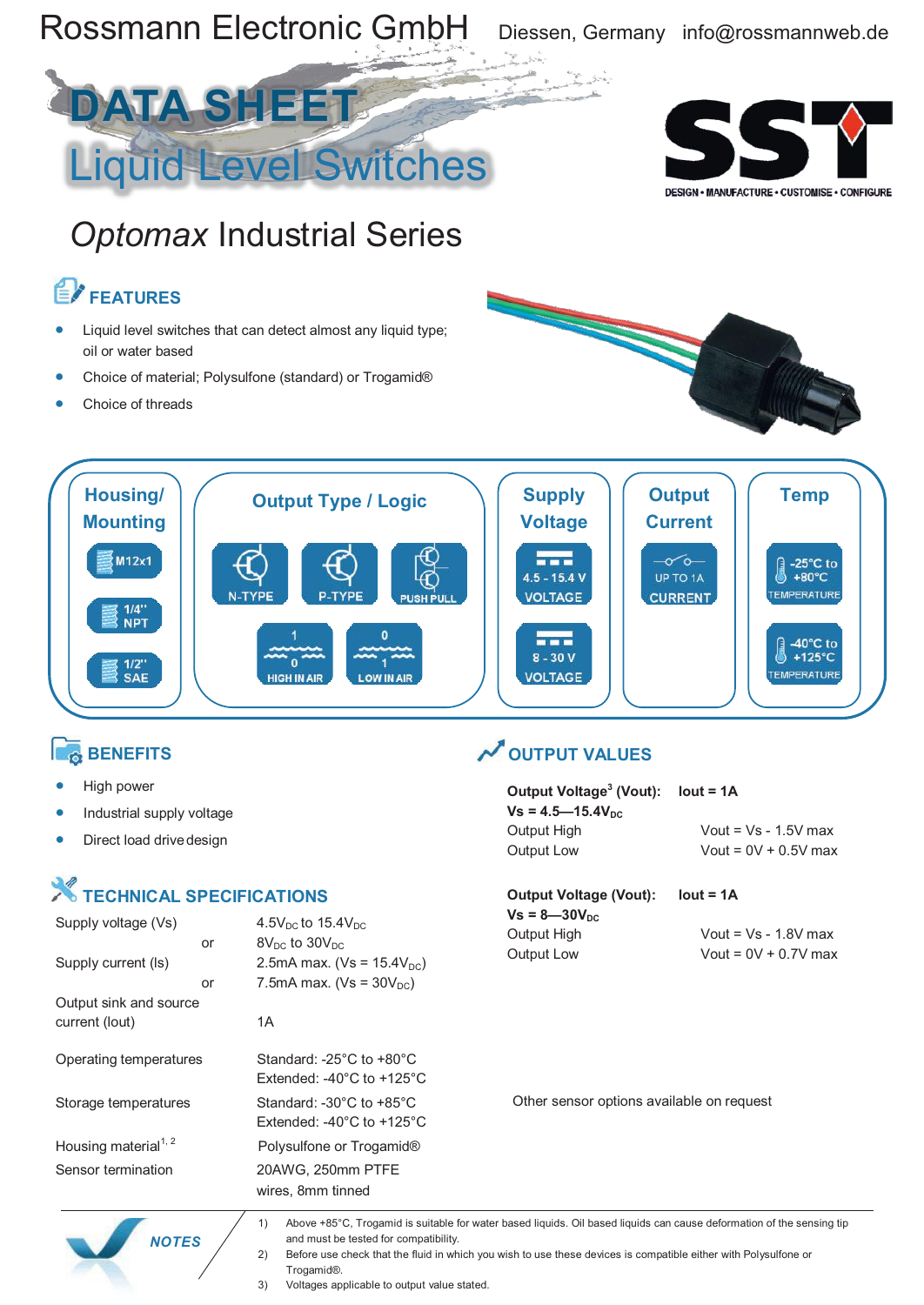# Rossmann Electronic GmbH Diessen, Germany info@rossmannweb.de



**HOUSING SPECIFICATIONS** 

|                             | <b>Housing Series</b>                 |                                         |                  |
|-----------------------------|---------------------------------------|-----------------------------------------|------------------|
|                             | 2x0                                   | 6x0                                     | 7x0              |
| <b>Thread</b>               | M12x1x8g<br>with hex nut <sup>1</sup> | 1/2" SAE with<br>$O$ -ring <sup>1</sup> | $1/4$ " NPT $^2$ |
| Pressure <sup>3</sup>       | 7 bar /101 psi maximum                |                                         |                  |
| Tightening<br><b>Torque</b> | 1.5 Nm / 13.26 in-lbs maximum         |                                         |                  |

### **ELECTRICAL INTERFACE**

OUTPUT

| <b>Wire</b> | <b>Designation</b> |
|-------------|--------------------|
| Red         | Vs                 |
| Green       | Output             |
| Blue        | ۵V                 |



 *NOTES*

2) NPT version can be sealed with PTFE tape.<br>3) When correctly sealed.

When correctly sealed.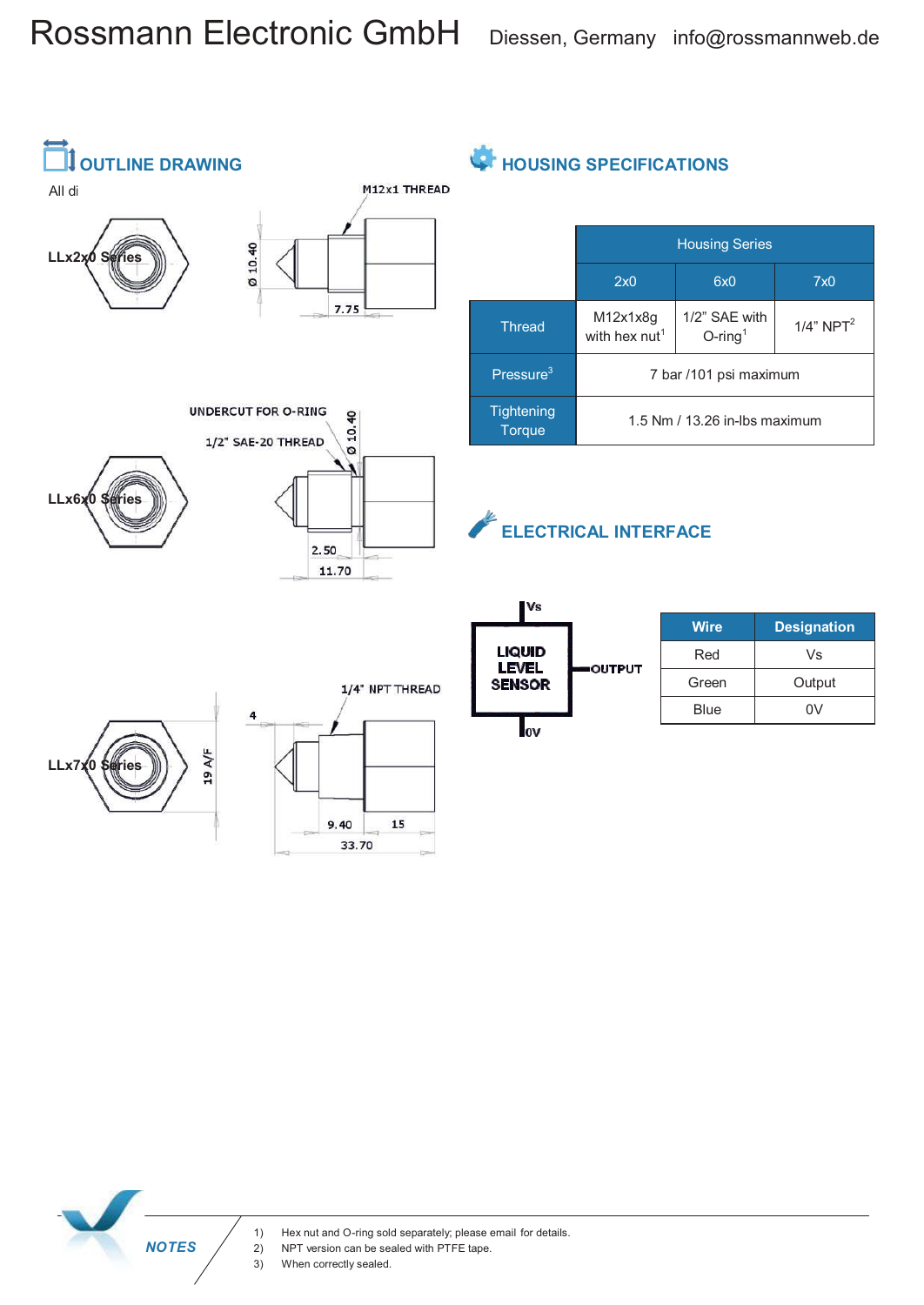# Rossmann Electronic GmbH Diessen, Germany info@rossmannweb.de

## **CIRCUIT DIAGRAMS**

N-Type High in Air

Liquid Level<br>Sensor

 $\circ$ 

 $\circ$ 

P-Type High in Air

Liquid Level<br>Sensor

 $\epsilon$ 

 $\circ$ 

In order to suit any application, these sensors have been designed with various output circuit configurations. They are identified by the 3-digit code at the end of the part number as shown in Order Information.



#### N-Type with Internal 10kΩ Pull-Up Resistor High in Air +Vs



 $+V<sub>5</sub>$ 

 $+Vs$ 

External Load

 $O/F$ 

O/P

External Load

Ó

Ċ

### N-Type with Flyback Protection Diode



N-Type with Internal 10kΩ Pull-Up Resistor



N-Type Low in Air





N&P-Type Push Pull Low in Air



N&P-Type Push Pull High in Air



Blue

CAUTION: Take care when connecting loads.

The minimum load impedance should not exceed Vs/max output current.

**Note:** Shorting the output to Vs or 0V will result in irreparable damage to the sensor.